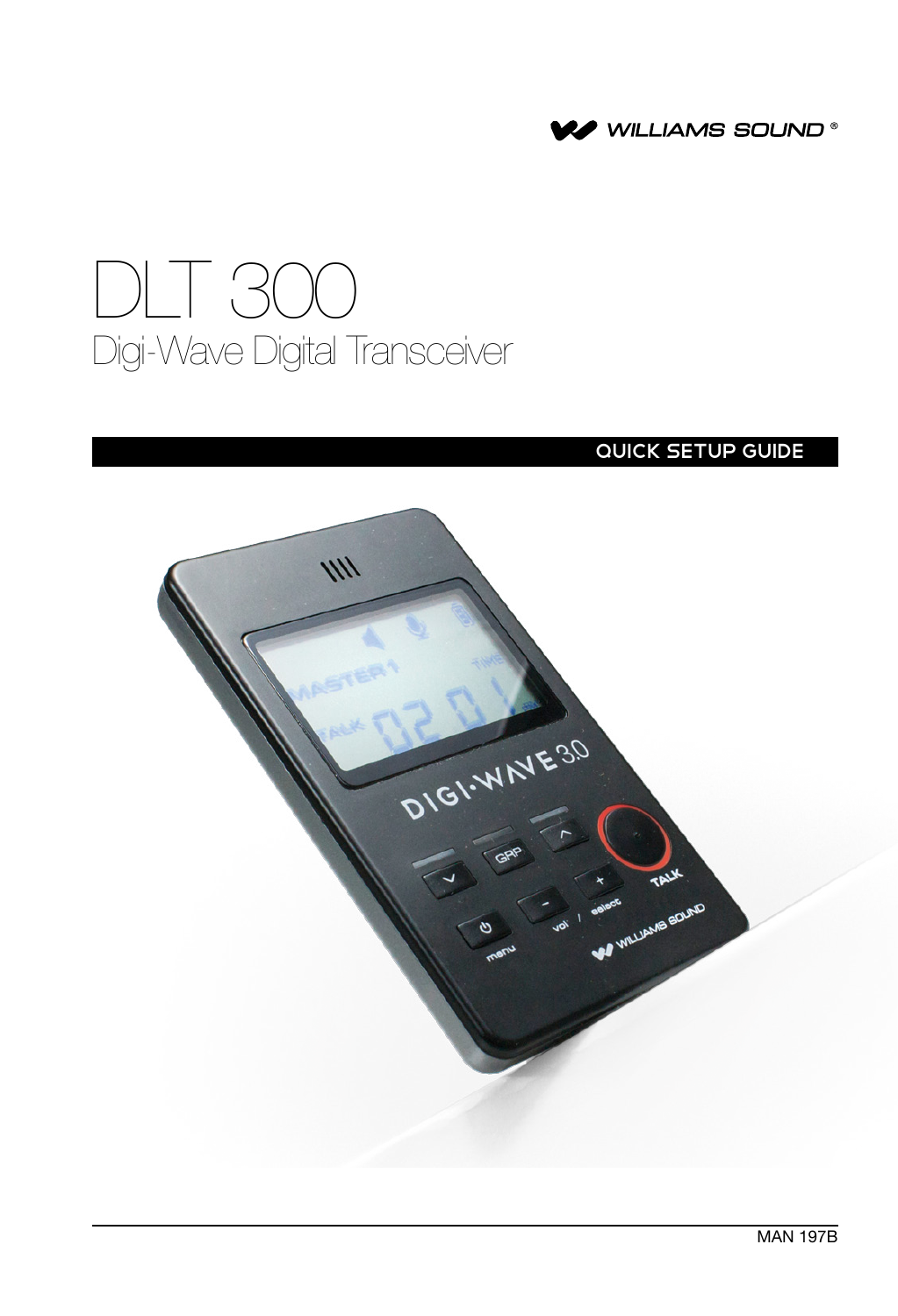# **Safety Information**

## **Hearing Safety CAUTION!**

This product is designed to amplify sounds to a high volume. To protect your hearing and the hearing of others: (1) Make sure the unit is OFF or the volume is turned down before putting on the earphones, (2) set volume level at the minimum setting you need to hear, and

(3) do not allow children or other unauthorized persons to have access to this product.

## **Medical Device Safety CAUTION!**

Before using this product with an implantable or other medical device, consult your physician or the manufacturer of your implantable or other medical device. If you have a pacemaker or other medical device, make sure that you are using this product in accordance with safety guidelines established by your physician or the implantable device manufacturer.

## **BATTERY SAFETY CAUTION!**

#### DLT 300 internal battery pack.

To reduce the risk of fire or burns, do not attempt to open, disassemble, or service the battery pack. Do not crush, puncture, short contacts or dispose of in fire or water. Do not incinerate or expose to temperatures above 140F (60C). Replace only with battery pack designated for this product. Rechargeable Lithium-polymer battery (Li-Po). Recycle or dispose of properly.

# **CAUTION!**

To prolong battery life, do not leave unit(s) in charger/dock for extended periods of time (i.e. 6 months or more). Remove the transmitter/receiver from the charger/dock and allow it to fully discharge periodically.

# **Recycling Instructions**



#### Help Williams Sound protect the environment!

Please do not dispose of equipment or used batteries in the household trash. Take the equipment to an electronics recycling center or return to the factory. Take batteries to a retail or community recycling location.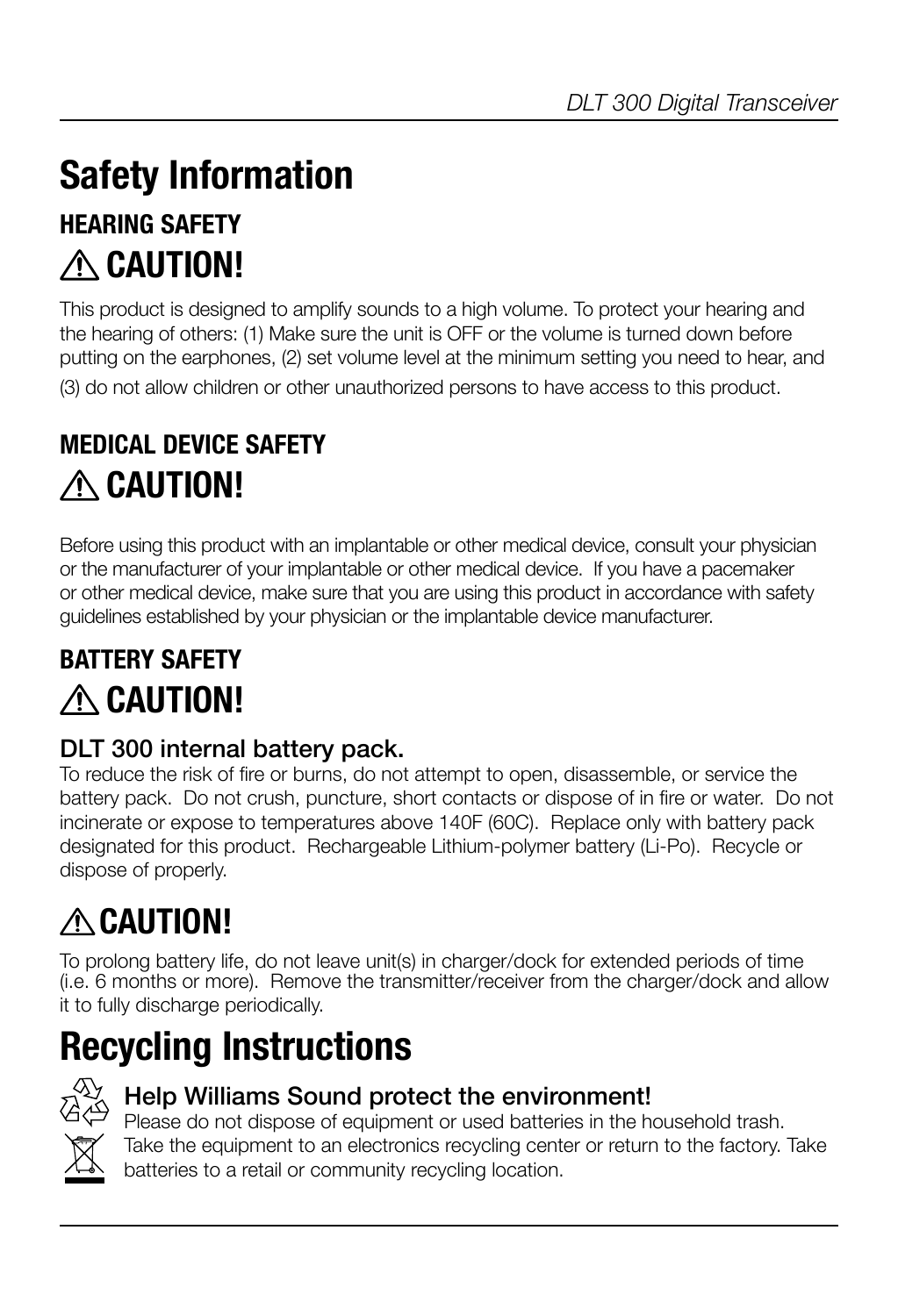# **Operating Instructions**

#### **Important! Before you begin:**

**The Chairman Master unit must be on when setting up the system. If no Chairman Master is on, slave units will turn off in two minutes. Every group MUST HAVE ONLY ONE Chairman Master.**

- 1. The battery should be charged initially for 12 hours.
- 2. To power ON or OFF, press and hold the power button for 2 seconds.
- 3. Turn on the Chairman Master first, so other DLT units can pair. Slave units will turn off after 5 minutes if they cannot find a Master.
- 4. The display shows settings saved from previous use.
- 5. The internal microphone and speaker are active until an external microphone and/or earphones are plugged in to the jacks; then the Mic and/or Speaker will be de-activated.
- 6. Adjust volume by pressing the volume or + buttons The volume level will be displayed on LCD.
- 7. The TALK button red ring light must be on to activate the microphone. In Ptt Mode, press talk again to disable microphone (red light will turn off). In PnL mode, the TALK button must be held down while speaking.

### Battery Charging

- 1. This product uses an internal rechargeable Lithium Polymer battery. This battery is not serviceable by the consumer.
- 2. To charge the battery in the DLT 300, use the supplied charger and cable. Charging time is approximately 5 hours.

The Red LED flashes while the unit is charging. The Green LED is on continuously when the battery is charged.

- 3. Charge the battery at room temperature.
- 4. Do not charge the battery more than 12 hours continuously (Optional CHG 102 - 2-bay charger available).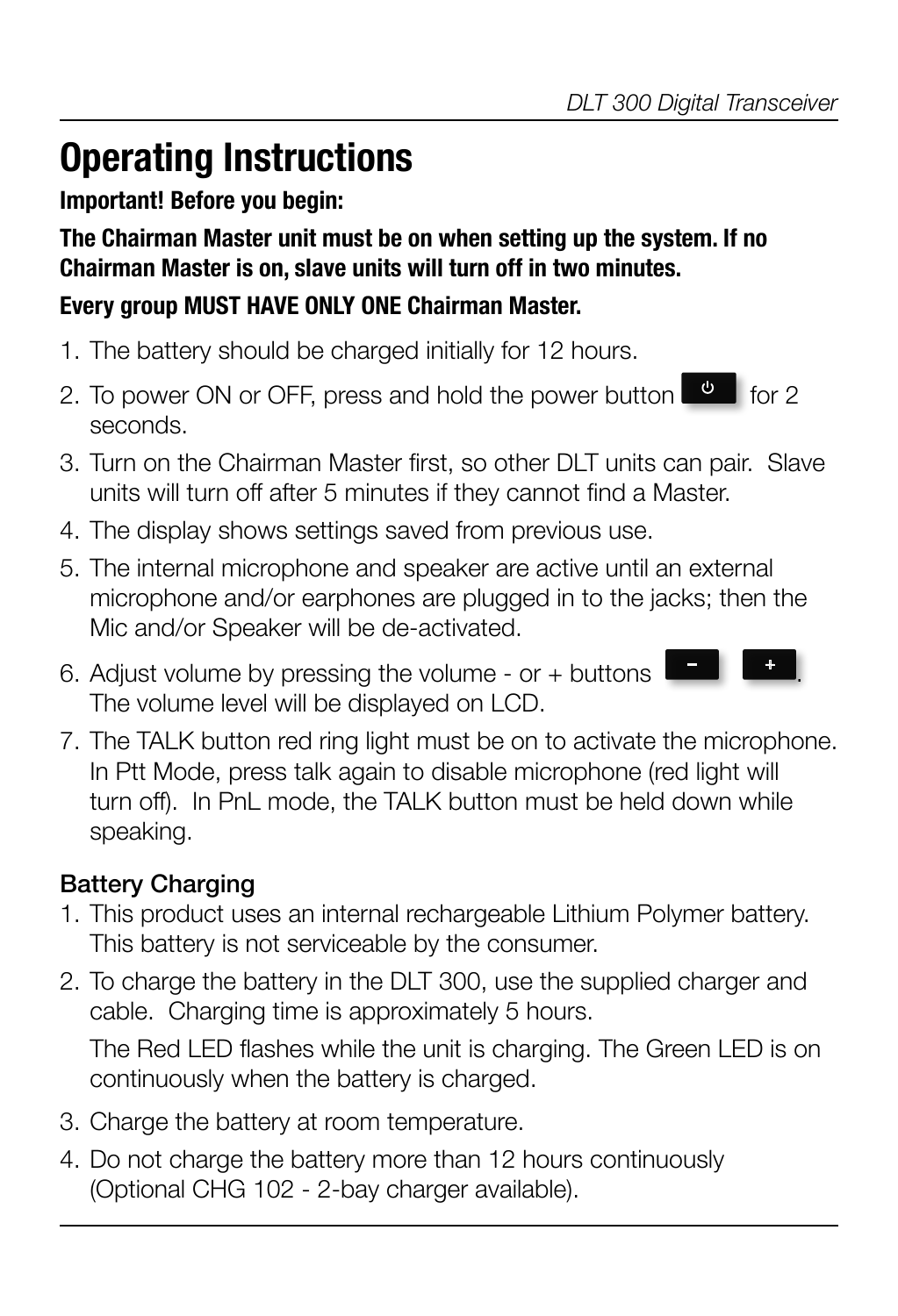# **Specifications**

| <b>Battery type</b>                                    | Lithium Polymer with smart charge built-in, 2000 mAH                                                                                                                                                                              |
|--------------------------------------------------------|-----------------------------------------------------------------------------------------------------------------------------------------------------------------------------------------------------------------------------------|
| <b>Battery life</b>                                    | Up to 14 hrs talk time per charge                                                                                                                                                                                                 |
| Power Save                                             | Auto Sleep Mode after 5 minutes of no RF signal from Master<br>DI T                                                                                                                                                               |
| Charge time                                            | 5 hrs. TFP 045 with cable and international adapters                                                                                                                                                                              |
| <b>Optional Chargers</b>                               | 2-bay CHG 102, 12-bay CHG 1012, TFP 045, Digi-Wave<br>Dock DWD 102                                                                                                                                                                |
| Simultaneous<br>Channels/Groups/<br><b>Talkers</b>     | Up to 15 simultaneous channels (0-14) (Interpretation mode)<br>Up to 4 simultaneous groups (2 way mode)<br>Up to 4 simultaneous talkers per group (2-way mode)<br>Up to 6 simultaneous talkers per group (2-way Intercom<br>mode) |
| Microphone input                                       | Internal microphone (disabled when MIC jack engaged) and<br>3.5 mm phone jack                                                                                                                                                     |
| Headphone output                                       | 3.5 mm phone jack; 33 Ω load                                                                                                                                                                                                      |
| Range                                                  | Up to 200 ft outdoors and 300 ft indoors (depending upon<br>environmental conditions)                                                                                                                                             |
| Security                                               | 87 bit encryption, Secure Key Code, Setup Lock (SLOC)                                                                                                                                                                             |
| Indicators                                             | LCD: Group, channel, volume level, battery status, mode,<br>number of people with talk button on<br>LEDs: Charge Status, Talk Button Enabled                                                                                      |
| <b>Docking Connector</b>                               | 30-pin Connector for charging and audio in/out                                                                                                                                                                                    |
| <b>Compatible Receiver</b>                             | DLR 360 only                                                                                                                                                                                                                      |
| Approvals                                              | FCC, Industry Canada, CE, RoHS, WEEE, RCM                                                                                                                                                                                         |
| Warranty                                               | 2 years parts and labor, 6 months on internal battery                                                                                                                                                                             |
| NOTE: SPECIFICATIONS SUBJECT TO CHANGE WITHOUT NOTICE. |                                                                                                                                                                                                                                   |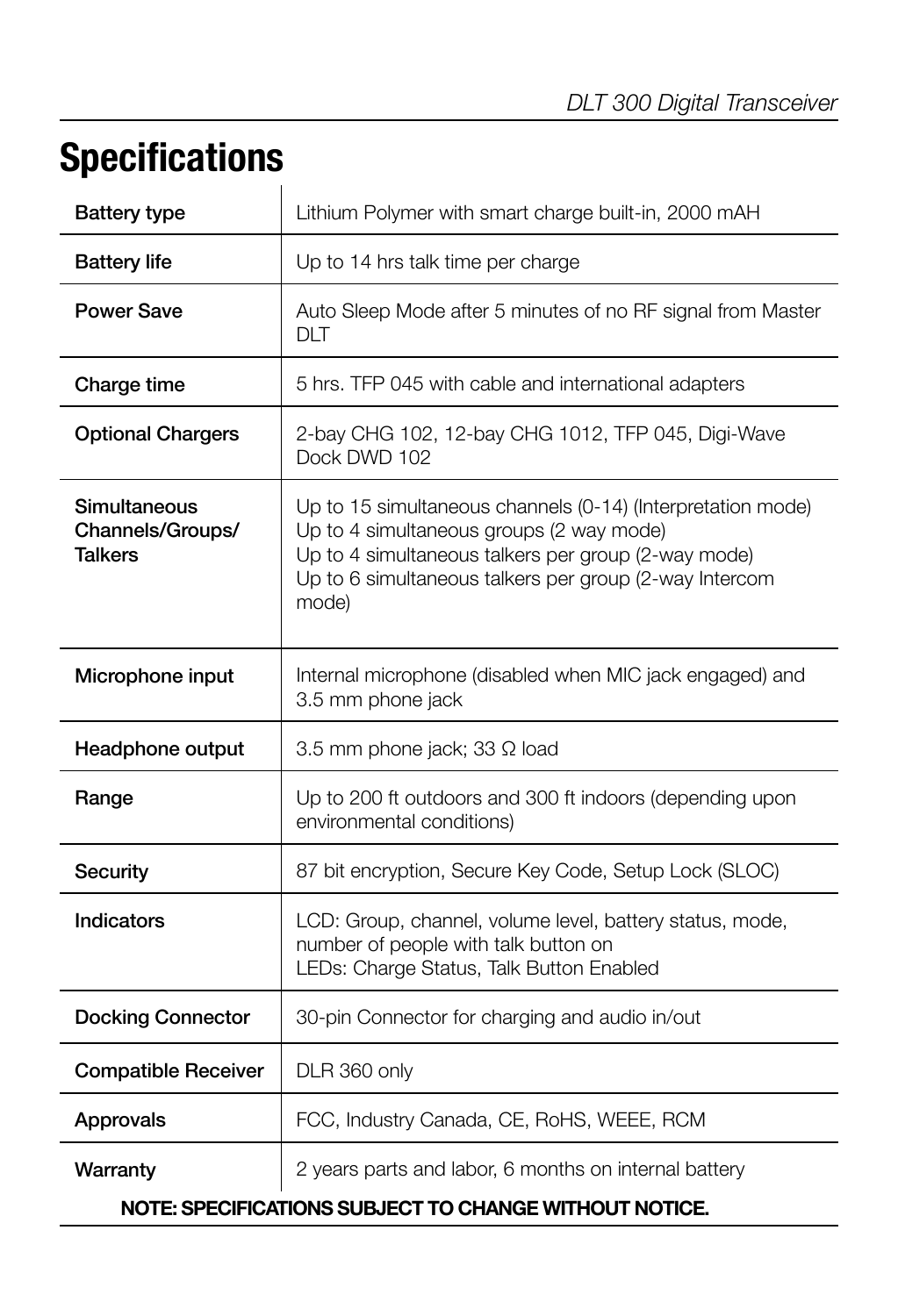## **Limited Warranty**

Williams Sound products are engineered, designed and manufactured under carefully controlled conditions to provide you with many years of reliable service. Williams Sound warrants the DLT 300 transceiver against defects in materials and workmanship for two (2) years. During the first two years from the purchase date, we will promptly repair or replace the DLT 300 transceiver.

Earphones, headphones, batteries, cables, carry cases, and most other accessory products carry a 90-day warranty.

WILLIAMS SOUND HAS NO CONTROL OVER THE CONDITIONS UNDER WHICH THIS PRODUCT IS USED. WILLIAMS SOUND, THEREFORE, DISCLAIMS ALL WARRANTIES NOT SET FORTH ABOVE, BOTH EXPRESS AND IMPLIED, WITH RESPECT TO THE DLT 300 TRANSCEIVER, INCLUDING BUT NOT LIMITED TO, ANY IMPLIED WARRANTY OF MERCHANTABILITY OR FITNESS FOR A PARTICULAR PURPOSE. WILLIAMS SOUND SHALL NOT BE LIABLE TO ANY PERSON OR ENTITY FOR ANY MEDICAL EXPENSES OR ANY DIRECT, INCIDENTAL OR CONSEQUENTIAL DAMAGES CAUSED BY ANY USE, DEFECT, FAILURE OR MALFUNCTION OF THE PRODUCT,

This device complies to "RSS-Gen Issue 2 June 2007" for Industry Canada and FCC part 15.105(b) for the United States.

Operation is subject to the following two conditions: (1) this device may not cause interference, and (2) this device must accept any interference, including interference that may cause undesired operation of the device.

This device complies with ICES-003 class B. Test data is available from the manufacturer on request.

This device complies with FCC part 15.105 (b)

FCC RF Radiation Exposure Statement

This equipment complies with FCC RF radiation exposure limits set forth for an uncontrolled environment. This equipment is a handheld device and should be maintained with a minimum safety distance of 20cm from the antenna. This transmitter must not be co-located or operated in conjunction with any other antenna or transmitter.